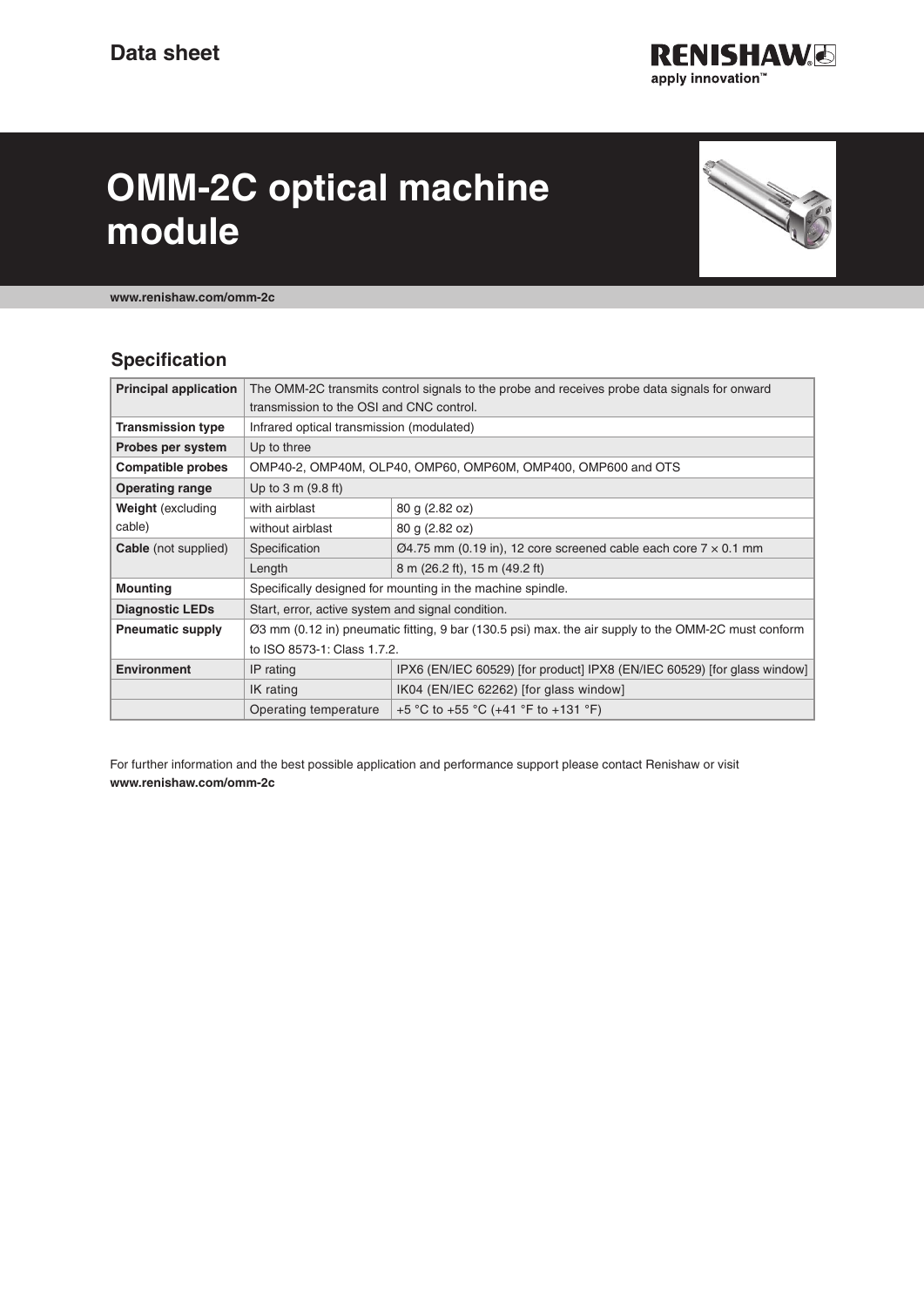#### **OMM-2C dimensions**



## **Performance envelopes**

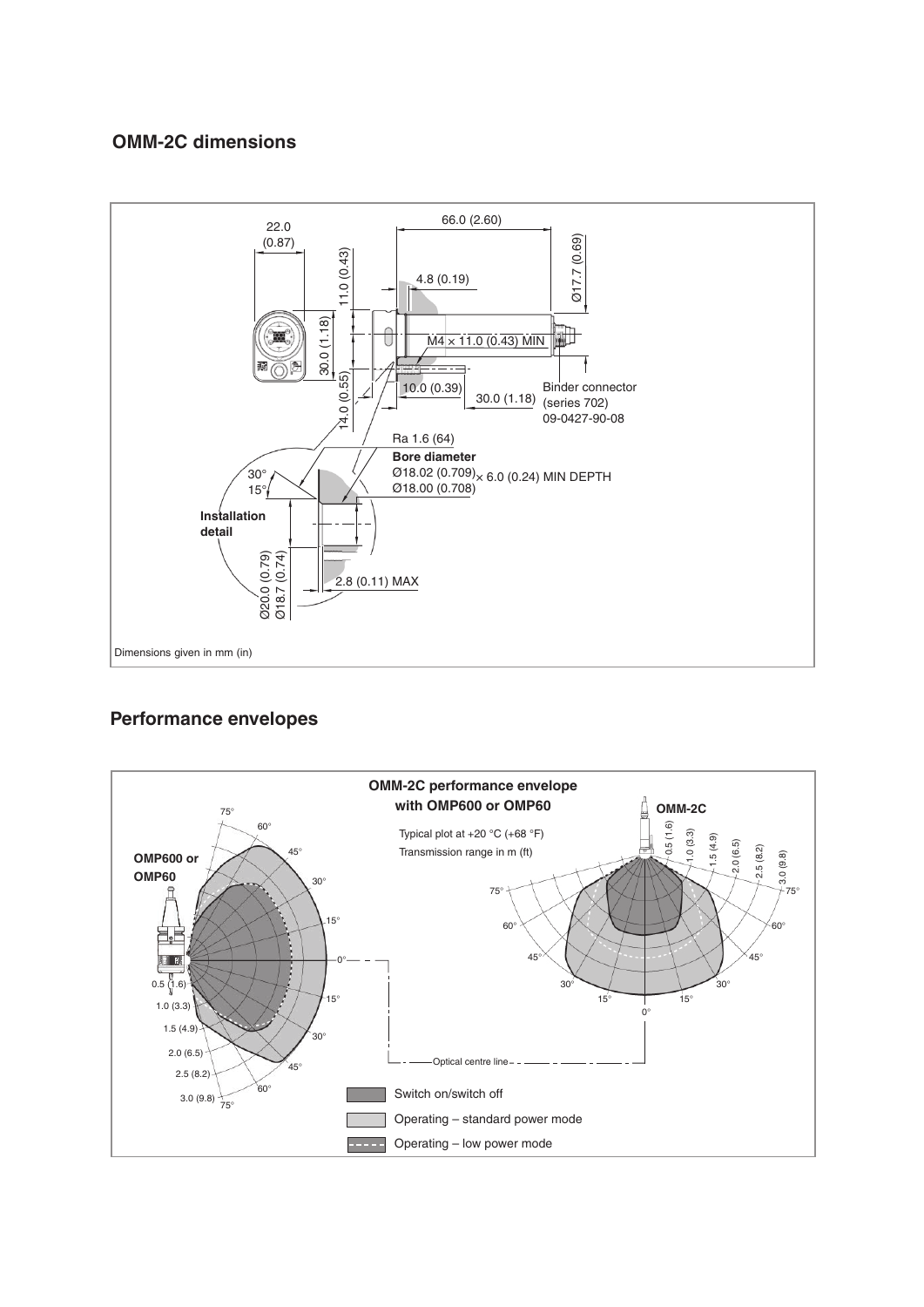